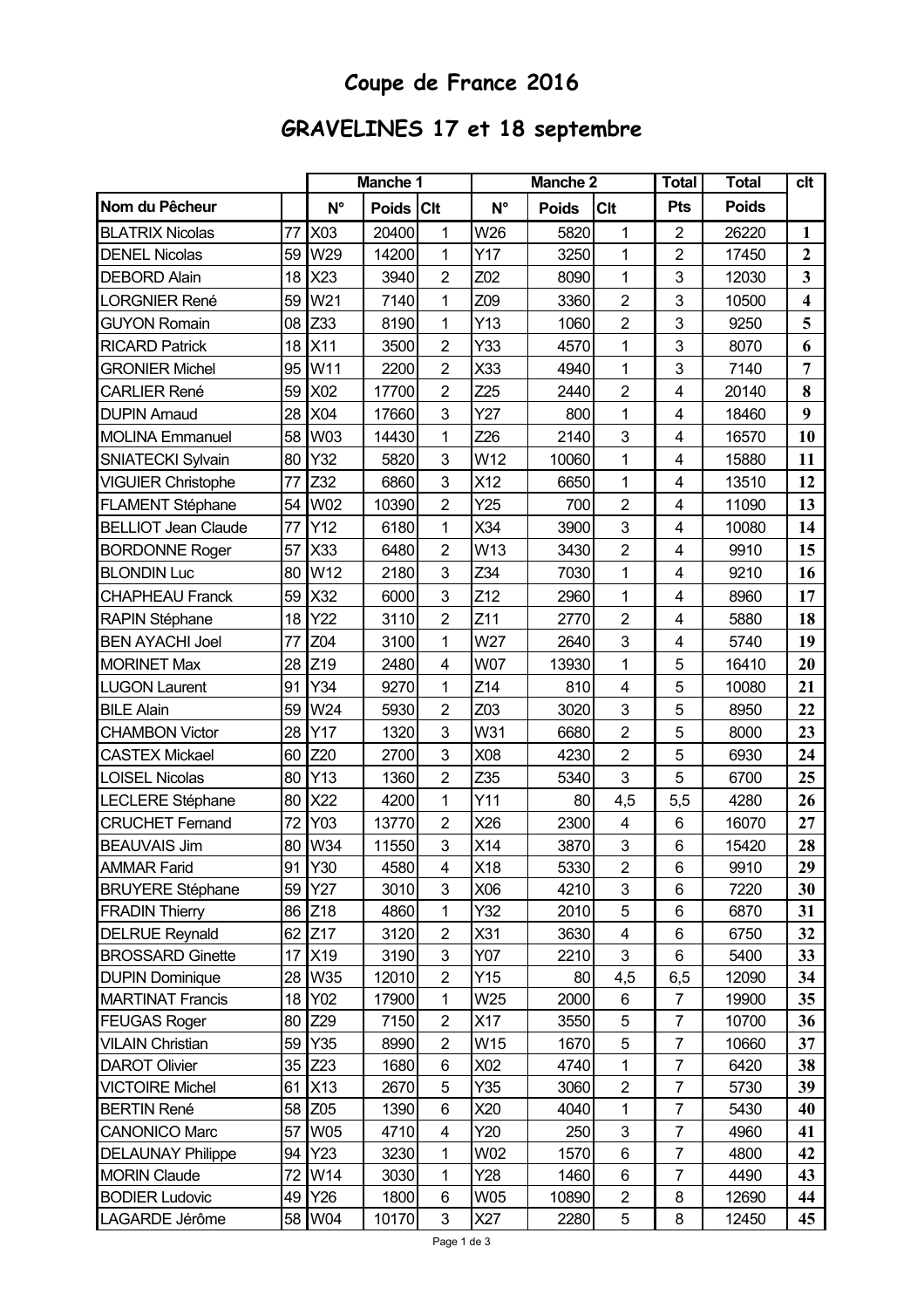# **Coupe de France 2016**

## **GRAVELINES 17 et 18 septembre**

|                             |    |                 | <b>Manche 1</b> |                 | <b>Manche 2</b> |              |                           | <b>Total</b> | <b>Total</b> | clt |
|-----------------------------|----|-----------------|-----------------|-----------------|-----------------|--------------|---------------------------|--------------|--------------|-----|
| Nom du Pêcheur              |    | $N^{\circ}$     | <b>Poids</b>    | <b>Clt</b>      | $N^{\circ}$     | <b>Poids</b> | Clt                       | <b>Pts</b>   | <b>Poids</b> |     |
| <b>GARCIA Rodolphe</b>      | 36 | Z35             | 6310            | $\overline{4}$  | X15             | 3820         | 4                         | 8            | 10130        | 46  |
| <b>CHAMBON Aymeric</b>      | 28 | X12             | 2490            | 7               | W34             | 7600         | 1                         | 8            | 10090        | 47  |
| <b>CATHELIN Christophe</b>  | 60 | Z27             | 8350            | 1               | Y06             | 250          | $\overline{7}$            | 8            | 8600         | 48  |
| <b>POTTIER François</b>     | 37 | X14             | 2550            | 6               | Z28             | 5740         | 2                         | 8            | 8290         | 49  |
| <b>HERVE Pascal</b>         | 77 | X24             | 2050            | 5               | W03             | 5650         | 3                         | 8            | 7700         | 50  |
| <b>GOUGLER Olivier</b>      | 71 | X35             | 7270            | 1               | Z <sub>15</sub> | 30           | 7                         | 8            | 7300         | 51  |
| <b>ROLLET Fabien</b>        | 62 | Y14             | 1210            | 5               | W28             | 5820         | $\ensuremath{\mathsf{3}}$ | 8            | 7030         | 52  |
| <b>BIGOT Joseph</b>         | 33 | W32             | 6440            | 5               | Y12             | 280          | 3                         | 8            | 6720         | 53  |
| <b>RENARD Nicolas</b>       | 52 | Y09             | 3920            | 6               | X24             | 2380         | $\overline{2}$            | 8            | 6300         | 54  |
| <b>CHAUVIGNE Samuel</b>     | 44 | Z24             | 1110            | $\overline{7}$  | Y03             | 4170         | 1                         | 8            | 5280         | 55  |
| <b>MARTEL David</b>         | 62 | Y19             | 2710            | 4               | Z07             | 2470         | 4                         | 8            | 5180         | 56  |
| <b>FOURNIER Pierre</b>      | 59 | X16             | 3600            | $\mathbf{1}$    | Y30             | 780          | $\overline{7}$            | 8            | 4380         | 57  |
| <b>GLEMEE Philippe</b>      | 44 | Z <sub>15</sub> | 1490            | 4               | Y29             | 2270         | 4                         | 8            | 3760         | 58  |
| <b>CELOS Yann</b>           | 80 | Z09             | 1450            | 4               | Y24             | 240          | $\overline{\mathbf{4}}$   | 8            | 1690         | 59  |
| <b>BODIER André</b>         | 49 | Z28             | 6200            | 5               | W16             | 1750         | $\overline{\mathbf{4}}$   | 9            | 7950         | 60  |
| <b>MICHELIZIN Bruno</b>     | 94 | W31             | 5160            | 6               | X19             | 2320         | 3                         | 9            | 7480         | 61  |
| <b>DAUBRESSE Fabrice</b>    | 62 | Z <sub>26</sub> | 5700            | $\overline{2}$  | X05             | 1540         | $\overline{7}$            | 9            | 7240         | 62  |
| <b>SAMSON Philipe</b>       | 35 | Z16             | 1710            | 3               | W30             | 4630         | 6                         | 9            | 6340         | 63  |
| <b>VOIRIN Christophe</b>    | 02 | Y08             | 3150            | $\overline{7}$  | W23             | 2780         | $\overline{2}$            | 9            | 5930         | 64  |
| <b>SERRA Victor</b>         | 94 | W13             | 830             | 7               | X35             | 4560         | $\overline{2}$            | 9            | 5390         | 65  |
| <b>SIKORSKY Victor</b>      | 94 | W06             | 570             | 8               | Z21             | 4590         | 1                         | 9            | 5160         | 66  |
| <b>BERNAILLE Frederic</b>   | 02 | Y24             | 2520            | 5               | X03             | 2600         | 4                         | 9            | 5120         | 67  |
| <b>PASQUIER pierrick</b>    | 35 | W26             | 3410            | 3               | Y05             | 780          | 6                         | 9            | 4190         | 68  |
| PATOIZEAU Freddy            | 17 | Z02             | 2360            | $\overline{2}$  | X25             | 260          | $\overline{7}$            | 9            | 2620         | 69  |
| <b>KAUFMANN Christian</b>   | 45 | W30             | 11370           | 4               | Z18             | 190          | 6                         | 10           | 11560        | 70  |
| <b>RISOLI Mario</b>         | 89 | Y04             | 11030           | 3               | Z27             | 450          | 7                         | 10           | 11480        | 71  |
| <b>LAILLIER Daniel</b>      | 28 | X05             | 6620            | 5               | Z <sub>20</sub> | 1700         | 5                         | 10           | 8320         | 72  |
| <b>GUILLEMINAUD Patrick</b> | 86 | Z31             | 5800            | $6\phantom{1}6$ | W <sub>19</sub> | 2520         | 4                         | 10           | 8320         | 73  |
| <b>SENECHAL Patrice</b>     | 80 | Z34             | 5060            | $\overline{7}$  | W14             | 2040         | 3                         | 10           | 7100         | 74  |
| <b>TRULLARD Alex</b>        |    | 78 W33          | 4580            | $\overline{7}$  | Z13             | 1900         | 3                         | 10           | 6480         | 75  |
| <b>NOST Sébastien</b>       | 10 | W27             | 3290            | 4               | Z06             | 2380         | 6                         | 10           | 5670         | 76  |
| <b>ROUSSEL Georges</b>      | 35 | W09             | 3470            | 6               | Z24             | 1950         | 4                         | 10           | 5420         | 77  |
| <b>LATTE Ludovic</b>        | 71 | X34             | 4630            | 4               | Y14             | 30           | 6                         | 10           | 4660         | 78  |
| <b>TARDIEU François</b>     | 62 | W08             | 4430            | 5               | Y23             | 190          | 5                         | 10           | 4620         | 79  |
| <b>VARLEZ Alfred</b>        | 17 | W23             | 600             | 8               | Y02             | 3670         | $\overline{2}$            | 10           | 4270         | 80  |
| <b>CHESNEAU Quentin</b>     | 28 | X18             | 3270            | 3               | W32             | 830          | $\overline{7}$            | 10           | 4100         | 81  |
| <b>LEILLET Cyril</b>        | 95 | X29             | 3220            | 5               | Z17             | 480          | 5                         | 10           | 3700         | 82  |
| <b>ROSELLI Michel</b>       | 54 | Y11             | 1290            | 4               | Z33             | 1940         | 6                         | 10           | 3230         | 83  |
| <b>BERNARDIN Philippe</b>   | 33 | Z12             | 320             | $\overline{7}$  | Y34             | 2870         | 3                         | 10           | 3190         | 84  |
| POINSIGNON Dany             | 70 | Z21             | 1780            | 5               | Y09             | 800          | 5                         | 10           | 2580         | 85  |
| <b>DAUNAS Olivier</b>       | 17 | Z03             | 1740            | 3               | Y26             | 30           | 7                         | 10           | 1770         | 86  |
| <b>DESAUBRY Cédric</b>      | 76 | Z14             | 950             | 5,5             | X28             | 3150         | 5                         | 10,5         | 4100         | 87  |
| <b>FASQUEL Armand</b>       | 80 | X09             | 9770            | 4               | W24             | 710          | 7                         | 11           | 10480        | 88  |
| <b>GUERRIN Angélique</b>    | 45 | Y05             | 7220            | 4               | W20             | 400          | $\overline{7}$            | 11           | 7620         | 89  |
| <b>DERIBREUX Daniel</b>     | 59 | Y33             | 4540            | 5               | X13             | 2690         | 6                         | 11           | 7230         | 90  |
| <b>MARTINEAU Anthony</b>    | 36 | Y20             | 1790            | 7               | W08             | 2860         | 4                         | 11           | 4650         | 91  |